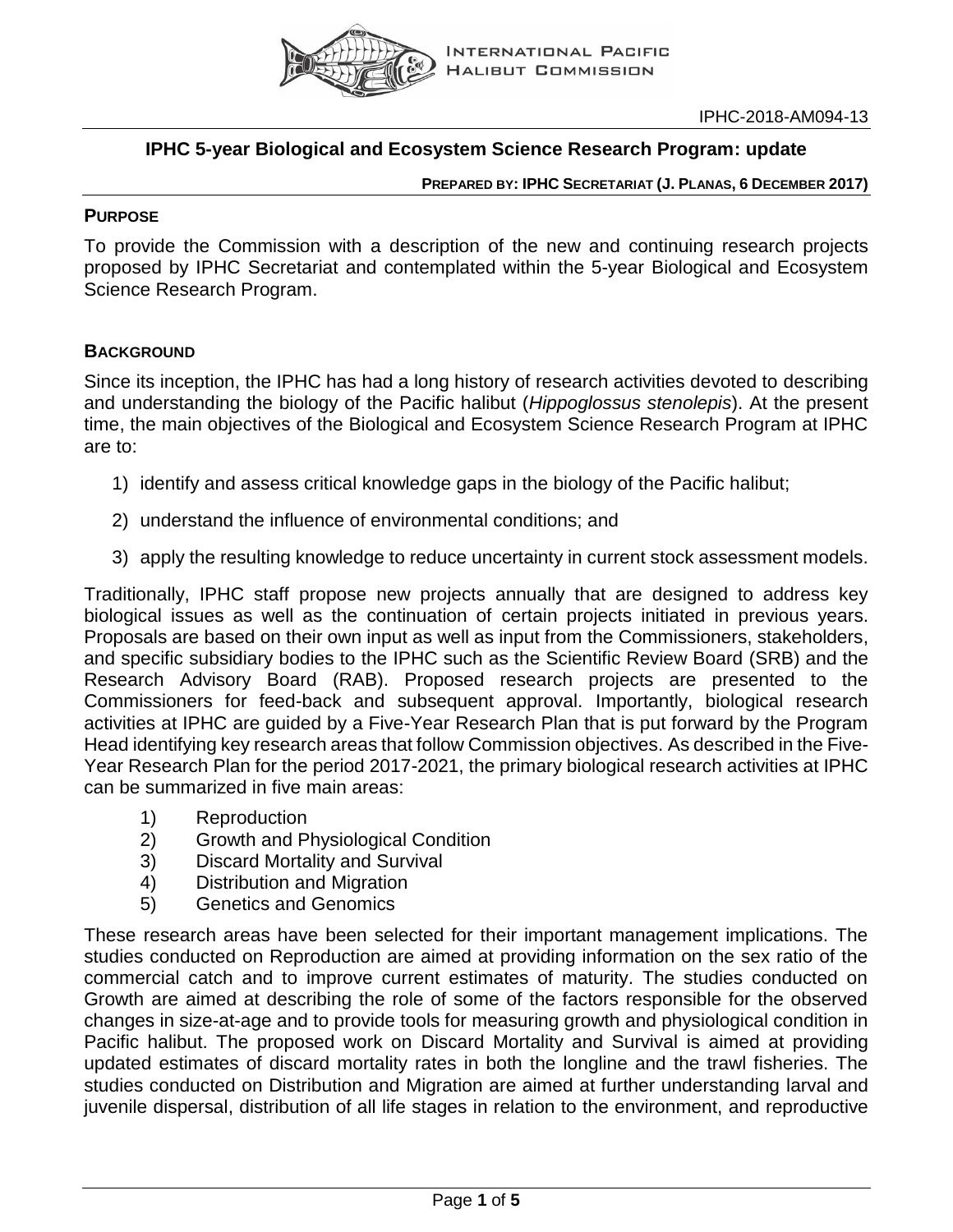and seasonal migration and identification of spawning times and locations. The studies conducted on Genetics and Genomics are aimed at describing the genetic structure of the Pacific halibut population and at providing the means to investigate rapid adaptive changes in response to fishery-dependent and fishery-independent influences.

In this document, we present an outline of the new and continuing projects proposed by IPHC staff for the coming year.

#### **DISCUSSION**

For 2018, four new projects are proposed that cover specific research needs [\(Appendix I\)](#page-3-0).

- **Project 2018-01** ("*Influence of thermal history on growth*") proposes to study the thermal profile experienced by fish at sea as assessed by archival tagging and otolith microchemistry in order to investigate the relationship between growth patterns (or productivity) and both spatial and temporal variability in environmental conditions for growth.
- **Project 2018-02** ("*Adult captive holding studies*") proposes performing studies on captive adult Pacific halibut to establish or validate measures or protocols required for other ongoing projects, such as (1) determining the permanence of individual tail markings for tracking individual movement rates, (2) calibrating measures of fat content for condition factor determinations and of stable isotope  $(C^{13}$  and  $N^{15})$  ratios for inferring growth and dietary information and (3) calibrating  $O^{18}$  otolith signatures with environmental temperature.
- **Project 2018-3** ("*Whale detection methods*") proposes testing electronic monitoring-based methods to detect whale presence in the directed longline Pacific halibut fishery.
- **Project 2018-04** ("*Larval connectivity*") proposes to study the movement and connectivity of Pacific halibut larvae both within and between the Gulf of Alaska and the Bering Sea.

In addition to the new projects, thirteen continuing projects are proposed (Appendix I).

- **Project 621.16** ("*Development of genetic sexing techniques*") is the continuation of the project dealing with genetic sex identification of the commercial catch that will entail the testing and application of the recently developed genetic assays for sex identification.
- **Projects 642.00** ("*Assessment of mercury and other contaminants*") and **661.11** ("*Ichthyophonus incidence monitoring*") represent the continuation of projects monitoring the prevalence of heavy metal contamination and *Ichthyophonus* infection in the Pacific halibut population, respectively.

A total of four projects will continue migration-related studies. Three of these projects involve tagging and include: **Project 650.18:** "*Archival tags: tag attachment protocols*", **Project 650.21:** "*Investigation of halibut dispersal in Area 4B*"; and **Project 670.11:** "*Wire tagging of halibut on NMFS trawl and setline surveys*". A fourth migration-related project, **Project 675.11** ("Tail pattern recognition"), is investigating the identification of individual tail markings in U32 fish through the collection of tail images from IPHC's fishery-independent setline survey.

- **Project 669.11** ("*At-sea collection of halibut weight to reevaluate conversion factors*") will continue to collect weights at sea to improve estimation of the weight-length relationship in adult Pacific halibut.
- **Project 672.12** ("*Condition Factors for Tagged U32 Fish*") will continue to study the relationship between the physiological condition of fish and migratory performance and growth as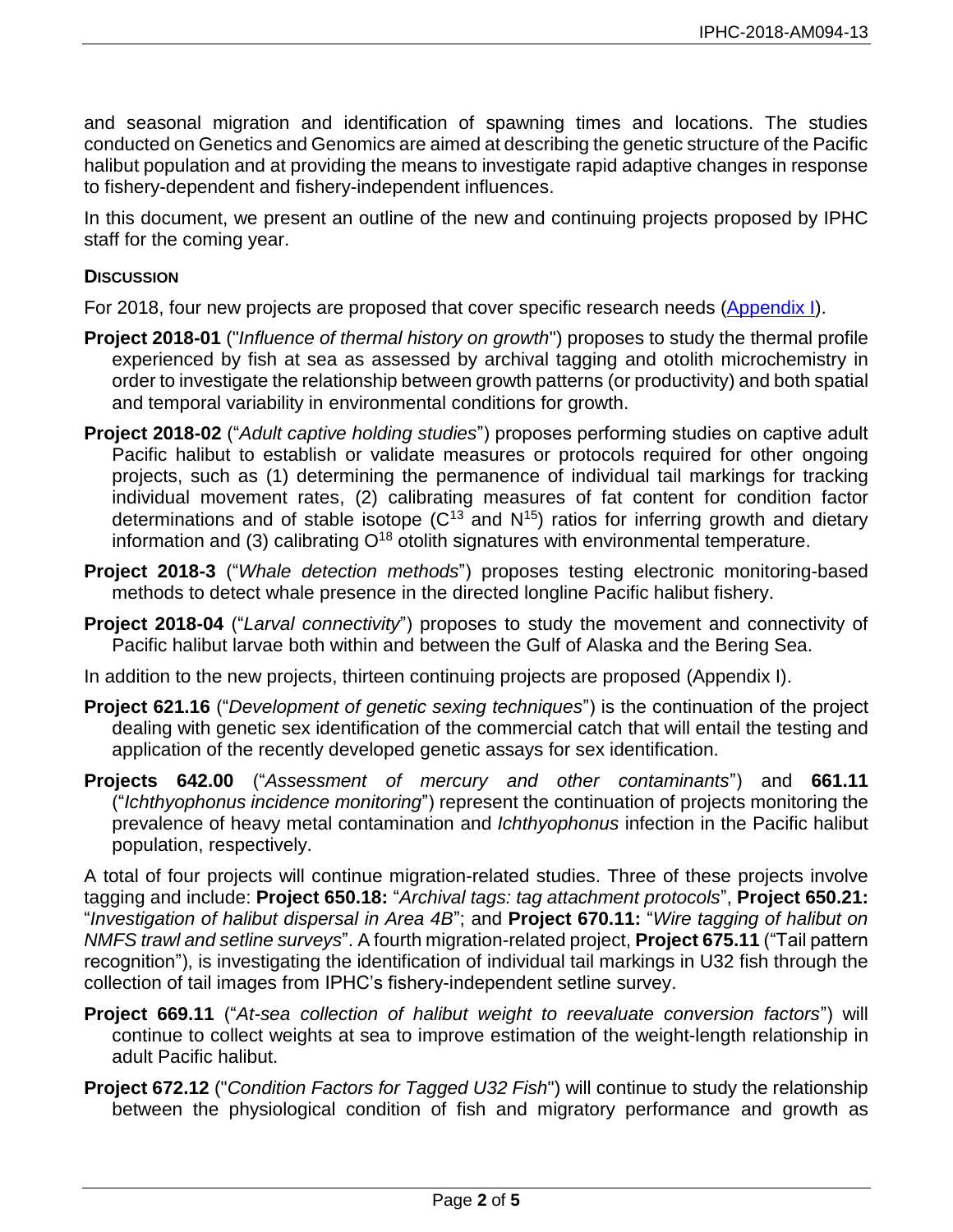assessed by tagging in U32 fish in order to better understand the potential use of quantitative physiological indicators in predicting migratory performance and growth.

- **Project 673.13** ("*Sequencing the Pacific halibut genome*") will continue to characterize for the first time the genome of the Pacific halibut and provide genomic resolution to genetic markers for sex, reproduction, and growth that are currently being investigated.
- **Project 673.14** (*"Identification and validation of markers for growth in Pacific halibut"*) will continue to identify and validate molecular and biochemical profiles that are characteristic of specific growth patterns and that will be used to identify different growth trajectories in the Pacific halibut population and evaluate potential effects of environmental influences on growth patterns. This project has also received funding from the North Pacific Research Board under project number 1704 (Appendix II).
- **Project 672.13** ("*Discard mortality rates and injury classification profile by release method*") will continue to study the relationship between hook release methods in the longline fishery and associated injuries with the physiological condition of fish and with post-release survival in order to update current estimates of discard mortality rates in the directed longline Pacific halibut fishery. This project has also received funding from the Saltonstall-Kennedy NOAA grant program under project number NA17NMF4270240 (Appendix II).
- **Project 674.11** will continue to characterize the annual reproductive cycle of male and female Pacific halibut in order to improve our understanding of sexual maturation in this species and to improve maturity assessments and maturity-at-age estimates.

In addition to the new and continuing proposed projects at IPHC, we note the participation of IPHC in an externally-funded and coordinated project entitled "*Survival of Pacific halibut released from Bering Sea flatfish trawl catches through expedited sorting*". This project will continue to study the efficacy of expedited release as a method for reducing Pacific halibut discard mortality following trawl capture and the development of methods for the estimation of discard mortality rates without the need for fish-by-fish vitality estimation. This project is funded by the Saltonstall-Kennedy program under project number 15AKR013 and by the North Pacific Research Board under project number NPRB 1510.

#### **RECOMMENDATION/S**

That the Commission:

- 1) **NOTE** paper IPHC-2018-AM094-13 which outlined the research projects proposed by IPHC staff and provided an overview of the 5-year research program.
- 2) **ENDORSE** the proposed new and continuing research projects.

#### **APPENDICES**

**Appendix I:** Summary of research projects proposed for 2018.

**Appendix II:** Summary of research projects awarded for external funding in 2017.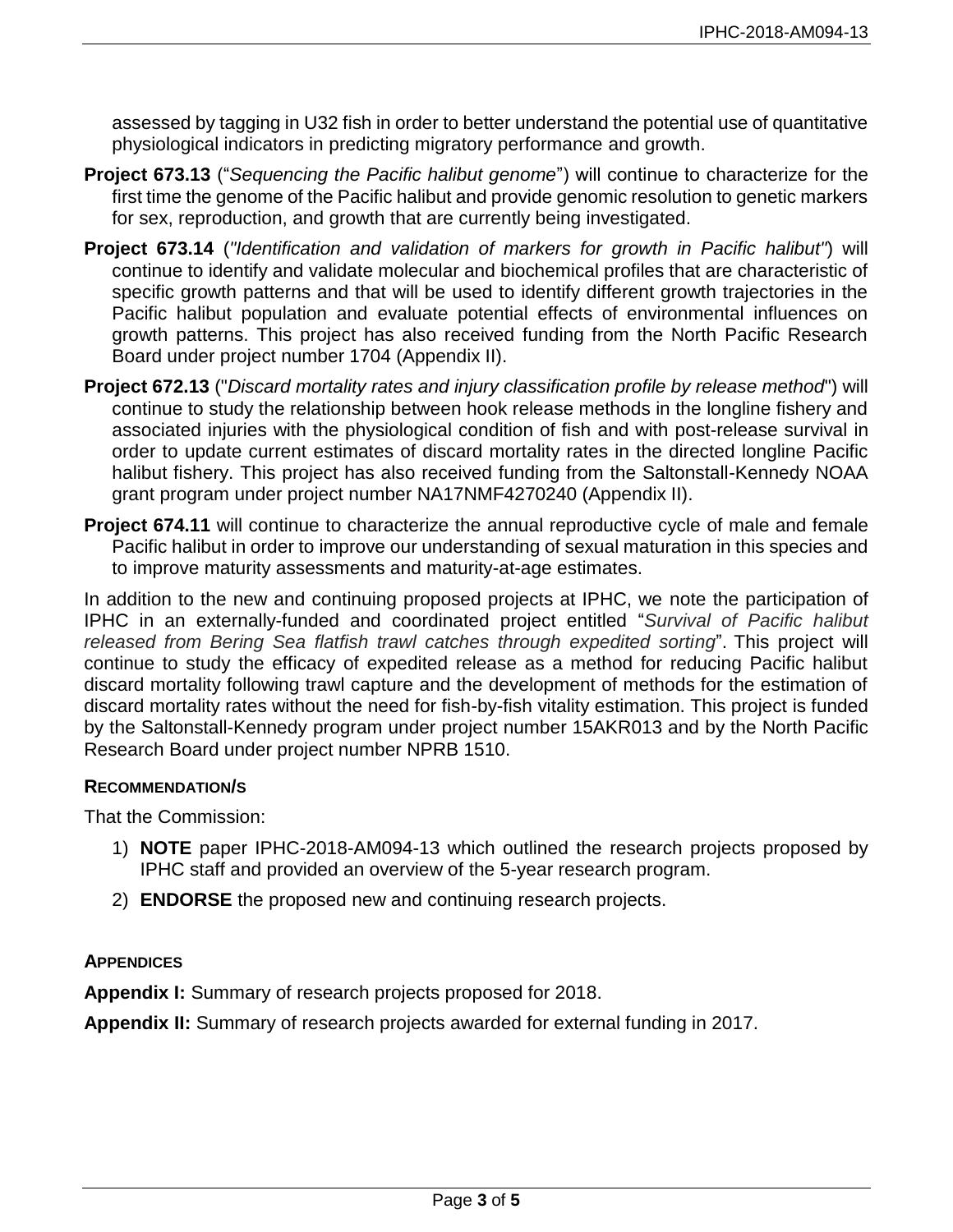#### **APPENDIX I**

# **Summary of research projects proposed for 2018**

<span id="page-3-0"></span>

| Project #           | <b>Project Name</b>                    | <b>Priority</b> | <b>Budget</b><br>\$US) | <b>External</b><br>funding for<br><b>FY2018</b><br>(SUS) | <b>Management</b><br><i>implications</i>        |  |
|---------------------|----------------------------------------|-----------------|------------------------|----------------------------------------------------------|-------------------------------------------------|--|
| <b>New Projects</b> |                                        |                 |                        |                                                          |                                                 |  |
| 2018-01             | Influence of thermal history on growth | High            | 136,004                |                                                          | Changes in biomass/size-<br>at-age              |  |
| 2018-02             | Adult captive holding studies          | High-<br>Medium | 58,395                 |                                                          | Changes in biomass/size-<br>at-age/distribution |  |
| 2018-03             | Whale detection methods                | High            | 37,511                 |                                                          | Mortality estimation                            |  |
| 2018-04             | Larval connectivity                    | High            | 20,000                 |                                                          | Larval distribution                             |  |

#### *Continuing Projects*

| 621.16 | Development of genetic sexing techniques                                       | High            | 33,928    |         | Sex composition of catch           |  |
|--------|--------------------------------------------------------------------------------|-----------------|-----------|---------|------------------------------------|--|
| 642.00 | Assessment of mercury and other<br>contaminants                                | Medium          | 8,600     |         | Environmental effects              |  |
| 650.18 | Archival tags: tag attachment protocols                                        | High            | 800       |         | Adult distribution                 |  |
| 650.21 | Investigation of halibut dispersal in Area 4B                                  | High            | 6,800     |         | Spawning areas                     |  |
| 661.11 | Ichthyophonus incidence monitoring                                             | Medium          | 8,755     |         | Environmental effects              |  |
| 669.11 | At-sea collection of halibut weight to<br>reevaluate conversion factors        | High            | 7,645     |         | Length-weight<br>relationship      |  |
| 670.11 | Wire tagging of halibut on NMFS trawl and<br>setline surveys                   | High            | 12,840    |         | Juvenile and adult<br>distribution |  |
| 672.12 | Condition factors for tagged U32 Fish                                          | High            | 9,116     |         | <b>DMR</b> estimates               |  |
| 672.13 | Discard mortality rates and injury<br>classification profile by release method | High-<br>Medium | 1,037     | 255,402 | DMR estimates                      |  |
| 673.13 | Sequencing the Pacific halibut genome                                          | High            | 32,500    |         | Environmental effects              |  |
| 673.14 | Identification and validation of markers for<br>growth                         | High            | 25,681    | 57,773  | Changes in biomass/size-<br>at-age |  |
| 674.11 | Full characterization of the annual<br>reproductive cycle                      | High            | 121,488   |         | Maturity assessment                |  |
| 675.11 | Tail pattern recognition                                                       | High            | 3,900     |         | Juvenile and adult<br>distribution |  |
|        | <b>Total - New Projects (\$US)</b>                                             |                 | \$251,910 |         |                                    |  |

**Total - Continuing Projects (\$US) \$273,090 Overall Total (all projects) (\$US) \$525,000 External Funding (for FY2018) (\$US) \$313,175**